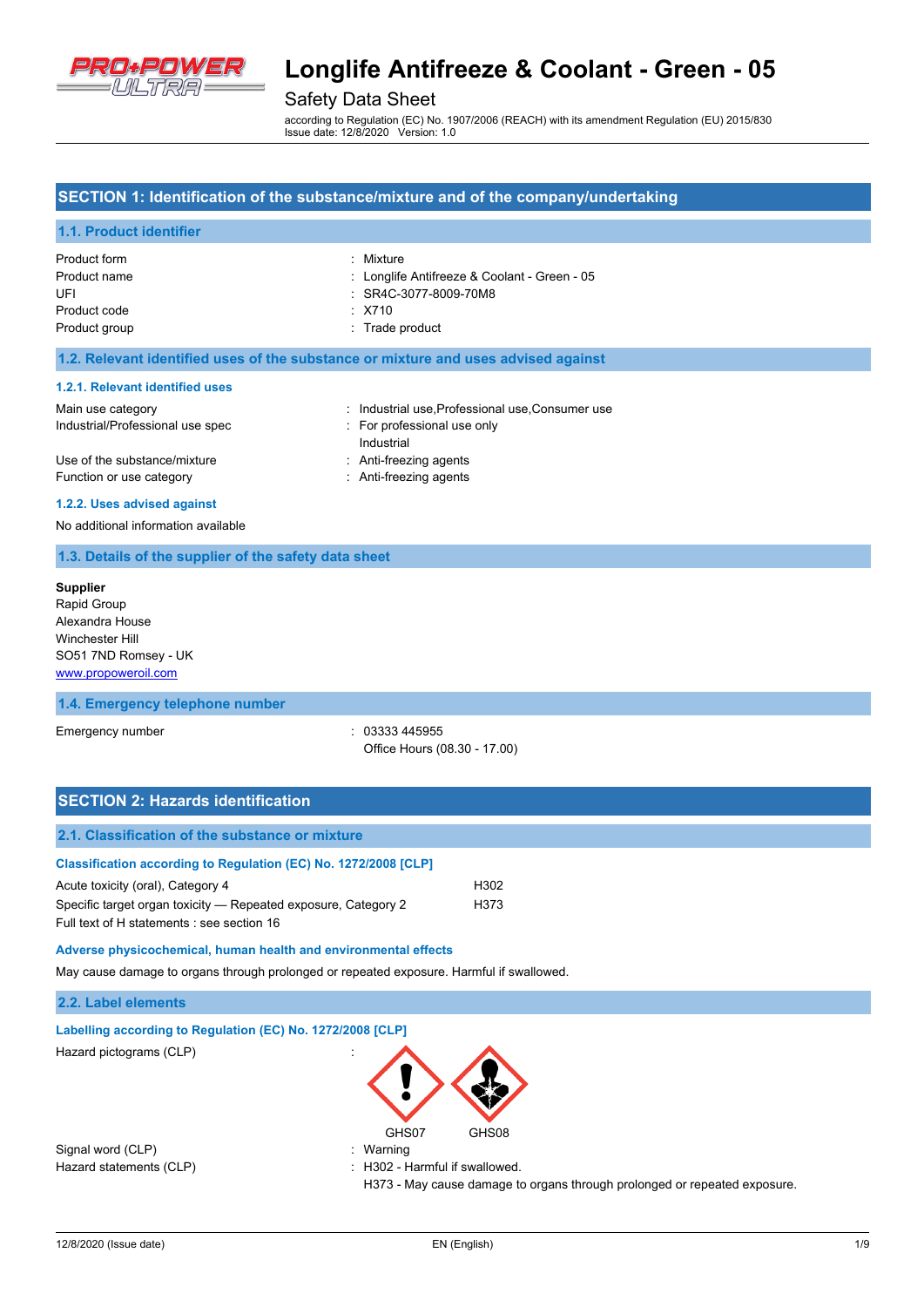### Safety Data Sheet

according to Regulation (EC) No. 1907/2006 (REACH) with its amendment Regulation (EU) 2015/830

| Precautionary statements (CLP) | $\therefore$ P264 - Wash hands, forearms and face thoroughly after handling.<br>P270 - Do not eat, drink or smoke when using this product.<br>P301+P312 - IF SWALLOWED: Call a POISON CENTRE or doctor if you feel unwell.<br>P330 - Rinse mouth.<br>P260 - Do not breathe vapours, spray.<br>P501 - Dispose of contents and container to hazardous or special waste collection point, in |
|--------------------------------|-------------------------------------------------------------------------------------------------------------------------------------------------------------------------------------------------------------------------------------------------------------------------------------------------------------------------------------------------------------------------------------------|
|                                | accordance with local, regional, national and/or international regulation.                                                                                                                                                                                                                                                                                                                |

### **2.3. Other hazards**

No additional information available

### **SECTION 3: Composition/information on ingredients**

### **3.1. Substances**

#### Not applicable

### **3.2. Mixtures**

| <b>Name</b>                                                                                                                          | <b>Product identifier</b>                                                                               | $\frac{9}{6}$     | <b>Classification according to</b><br><b>Regulation (EC) No.</b><br>1272/2008 [CLP] |
|--------------------------------------------------------------------------------------------------------------------------------------|---------------------------------------------------------------------------------------------------------|-------------------|-------------------------------------------------------------------------------------|
| ethanediol; ethylene glycol<br>substance with a Community workplace exposure limit                                                   | (CAS-No.) 107-21-1<br>(EC-No.) 203-473-3<br>(EC Index-No.) 603-027-00-1<br>(REACH-no) 01-2119456816-28  | $\geq 80 - 50$    | Acute Tox. 4 (Oral), H302<br>STOT RE 2, H373                                        |
| SODIUM BENZOATE                                                                                                                      | (CAS-No.) 532-32-1<br>(EC-No.) 208-534-8<br>(REACH-no) 01-2119460683-35                                 | $\geq 1 - 5.5$    | Eye Irrit. 2, H319                                                                  |
| disodium tetraborate pentahydrate; borax<br>pentahydrate<br>substance listed as REACH Candidate (Disodium<br>tetraborate, anhydrous) | (CAS-No.) 12179-04-3<br>(EC-No.) 215-540-4<br>(EC Index-No.) 005-011-02-9                               | $\geq 1 - 5.5$    | Repr. 1B, H360FD                                                                    |
| SODIUM NITRITE                                                                                                                       | (CAS-No.) 7632-00-0<br>(EC-No.) 231-555-9<br>(EC Index-No.) 007-010-00-4<br>(REACH-no) 01-2119471836-27 | $\geq 0.25 - 5.1$ | Ox. Lig. 2, H272<br>Acute Tox. 3 (Oral), H301<br>Aquatic Acute 1, H400              |

| <b>Specific concentration limits:</b>                    |                                                                           |                                      |
|----------------------------------------------------------|---------------------------------------------------------------------------|--------------------------------------|
| <b>Name</b>                                              | <b>Product identifier</b>                                                 | <b>Specific concentration limits</b> |
| disodium tetraborate pentahydrate; borax<br>pentahydrate | (CAS-No.) 12179-04-3<br>(EC-No.) 215-540-4<br>(EC Index-No.) 005-011-02-9 | $(6.5 ≤ C ≤ 100)$ Repr. 1B, H360FD   |

Full text of H-statements: see section 16

### **SECTION 4: First aid measures**

# **4.1. Description of first aid measures** First-aid measures general interest in the section of the call a poison center or a doctor if you feel unwell. First-aid measures after inhalation : Remove person to fresh air and keep comfortable for breathing. First-aid measures after skin contact : Wash skin with plenty of water. First-aid measures after eye contact : Rinse eyes with water as a precaution. First-aid measures after ingestion : Rinse mouth. Call a poison center or a doctor if you feel unwell.

### **4.2. Most important symptoms and effects, both acute and delayed**

No additional information available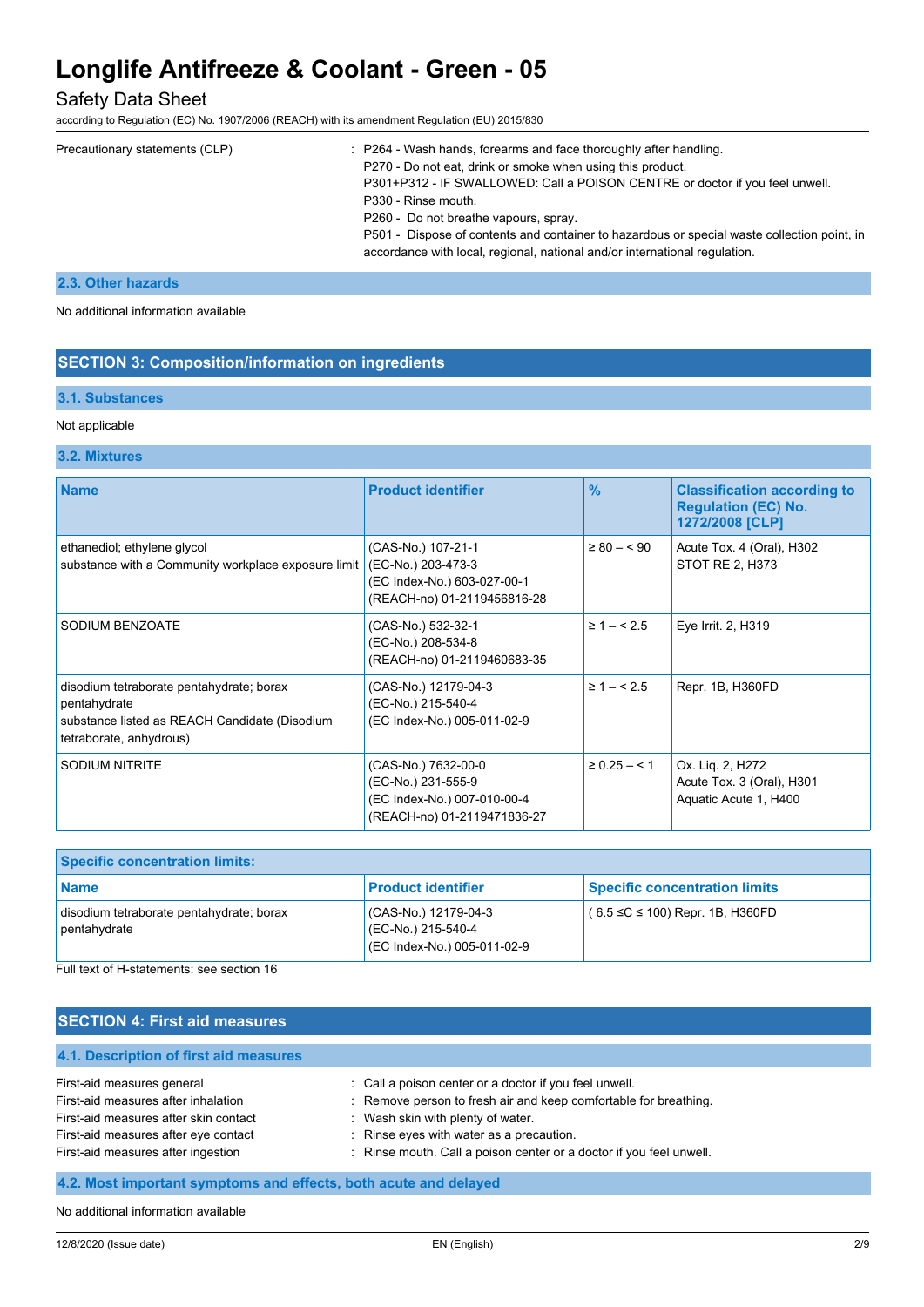Safety Data Sheet

according to Regulation (EC) No. 1907/2006 (REACH) with its amendment Regulation (EU) 2015/830

# **4.3. Indication of any immediate medical attention and special treatment needed**

Treat symptomatically.

| <b>SECTION 5: Firefighting measures</b>                    |                                                                                                                                           |  |
|------------------------------------------------------------|-------------------------------------------------------------------------------------------------------------------------------------------|--|
| 5.1. Extinguishing media                                   |                                                                                                                                           |  |
| Suitable extinguishing media                               | : Water spray. Dry powder. Foam. Carbon dioxide.                                                                                          |  |
| 5.2. Special hazards arising from the substance or mixture |                                                                                                                                           |  |
| Hazardous decomposition products in case of fire           | : Toxic fumes may be released.                                                                                                            |  |
| 5.3. Advice for firefighters                               |                                                                                                                                           |  |
| Protection during firefighting                             | Do not attempt to take action without suitable protective equipment. Self-contained<br>breathing apparatus. Complete protective clothing. |  |
| <b>SECTION 6: Accidental release measures</b>              |                                                                                                                                           |  |

|                                                            | 6.1. Personal precautions, protective equipment and emergency procedures                                                                                       |  |
|------------------------------------------------------------|----------------------------------------------------------------------------------------------------------------------------------------------------------------|--|
| 6.1.1. For non-emergency personnel<br>Emergency procedures | $\therefore$ Ventilate spillage area. Do not breathe dust/fume/gas/mist/vapours/spray.                                                                         |  |
| 6.1.2. For emergency responders                            |                                                                                                                                                                |  |
| Protective equipment                                       | : Do not attempt to take action without suitable protective equipment. For further information<br>refer to section 8: "Exposure controls/personal protection". |  |
| <b>6.2. Environmental precautions</b>                      |                                                                                                                                                                |  |
| Avoid release to the environment.                          |                                                                                                                                                                |  |
| 6.3. Methods and material for containment and cleaning up  |                                                                                                                                                                |  |

| Methods for cleaning up          | : Take up liquid spill into absorbent material.                 |
|----------------------------------|-----------------------------------------------------------------|
| Other information                | : Dispose of materials or solid residues at an authorized site. |
| 6.4. Reference to other sections |                                                                 |

For further information refer to section 13.

| <b>SECTION 7: Handling and storage</b>                            |                                                                                                                                                                                                                                                |  |
|-------------------------------------------------------------------|------------------------------------------------------------------------------------------------------------------------------------------------------------------------------------------------------------------------------------------------|--|
| 7.1. Precautions for safe handling                                |                                                                                                                                                                                                                                                |  |
| Precautions for safe handling<br>Hygiene measures                 | Ensure good ventilation of the work station. Wear personal protective equipment. Do not<br>breathe dust/fume/gas/mist/vapours/spray.<br>: Do not eat, drink or smoke when using this product. Always wash hands after handling the<br>product. |  |
| 7.2. Conditions for safe storage, including any incompatibilities |                                                                                                                                                                                                                                                |  |
| Storage conditions                                                | : Store in a well-ventilated place. Keep cool.                                                                                                                                                                                                 |  |

**7.3. Specific end use(s)**

No additional information available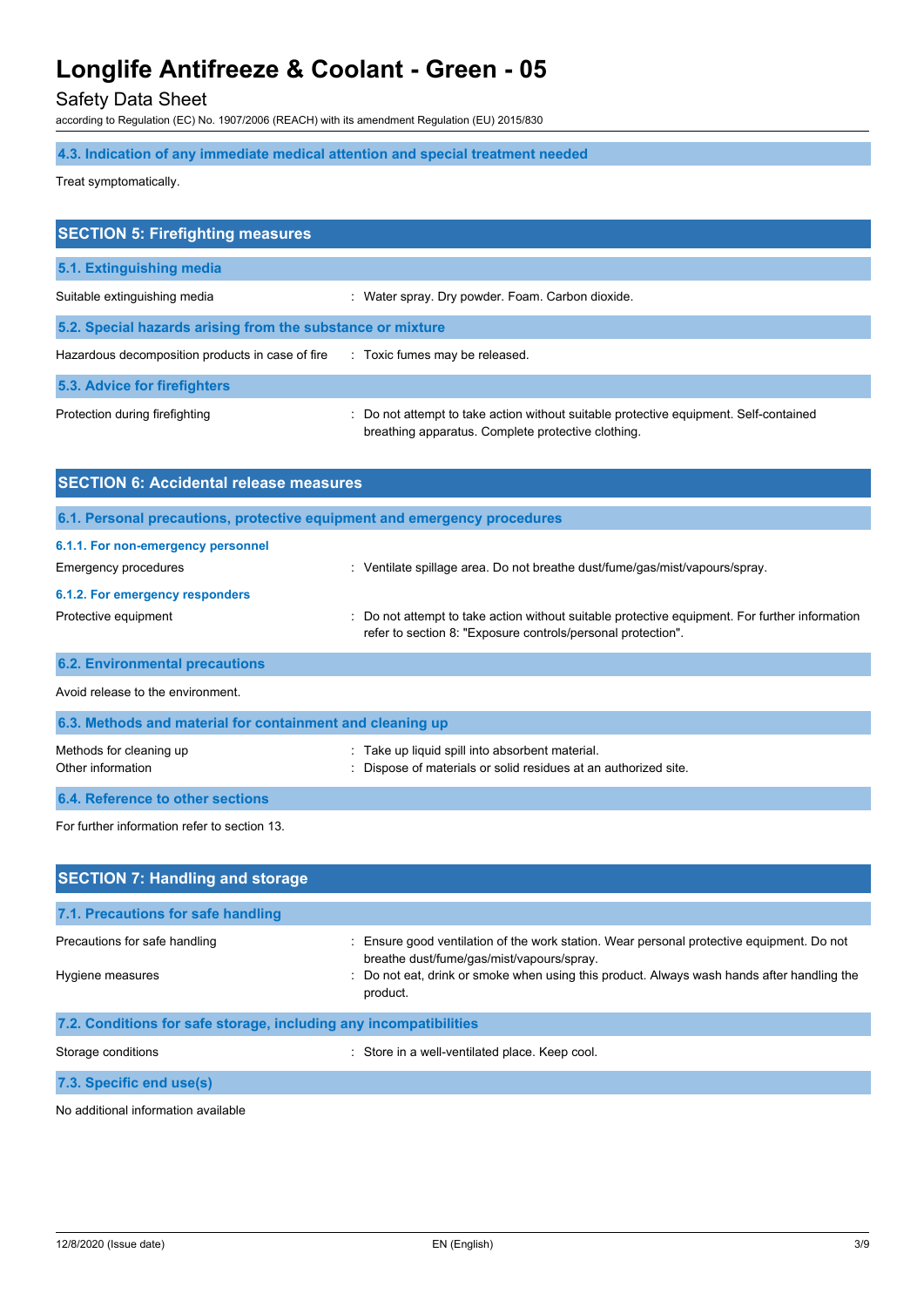# Safety Data Sheet

according to Regulation (EC) No. 1907/2006 (REACH) with its amendment Regulation (EU) 2015/830

| <b>SECTION 8: Exposure controls/personal protection</b>          |                                                                                                                                                                |  |
|------------------------------------------------------------------|----------------------------------------------------------------------------------------------------------------------------------------------------------------|--|
| <b>8.1. Control parameters</b>                                   |                                                                                                                                                                |  |
| 8.1.1 National occupational exposure and biological limit values |                                                                                                                                                                |  |
| ethanediol; ethylene glycol (107-21-1)                           |                                                                                                                                                                |  |
| <b>EU - Indicative Occupational Exposure Limit (IOEL)</b>        |                                                                                                                                                                |  |
| Local name                                                       | Ethylene glycol                                                                                                                                                |  |
| <b>IOEL TWA</b>                                                  | 52 mg/ $m3$                                                                                                                                                    |  |
| <b>IOEL TWA [ppm]</b>                                            | 20 ppm                                                                                                                                                         |  |
| <b>IOEL STEL</b>                                                 | 104 mg/m $3$                                                                                                                                                   |  |
| IOEL STEL [ppm]                                                  | 40 ppm                                                                                                                                                         |  |
| <b>Notes</b>                                                     | Skin                                                                                                                                                           |  |
| Regulatory reference                                             | COMMISSION DIRECTIVE 2000/39/EC                                                                                                                                |  |
| <b>United Kingdom - Occupational Exposure Limits</b>             |                                                                                                                                                                |  |
| Local name                                                       | Ethane-1.2-diol                                                                                                                                                |  |
| WEL TWA (OEL TWA) [1]                                            | 10 mg/m <sup>3</sup> particulate<br>52 mg/m <sup>3</sup> vapour                                                                                                |  |
| WEL TWA (OEL TWA) [2]                                            | 20 ppm vapour                                                                                                                                                  |  |
| WEL STEL (OEL STEL)                                              | 104 mg/m <sup>3</sup> vapour                                                                                                                                   |  |
| WEL STEL (OEL STEL) [ppm]                                        | 40 ppm vapour                                                                                                                                                  |  |
| Remark (WEL)                                                     | Sk (Can be absorbed through the skin. The assigned substances are those for which there<br>are concerns that dermal absorption will lead to systemic toxicity) |  |
| Regulatory reference                                             | EH40/2005 (Fourth edition, 2020). HSE                                                                                                                          |  |

### **8.1.2. Recommended monitoring procedures**

No additional information available

### **8.1.3. Air contaminants formed**

No additional information available

### **8.1.4. DNEL and PNEC**

No additional information available

#### **8.1.5. Control banding**

No additional information available

### **8.2. Exposure controls**

### **8.2.1. Appropriate engineering controls**

**Appropriate engineering controls:** Ensure good ventilation of the work station.

# **8.2.2. Personal protection equipment**

**Personal protective equipment symbol(s):**



### **8.2.2.1. Eye and face protection**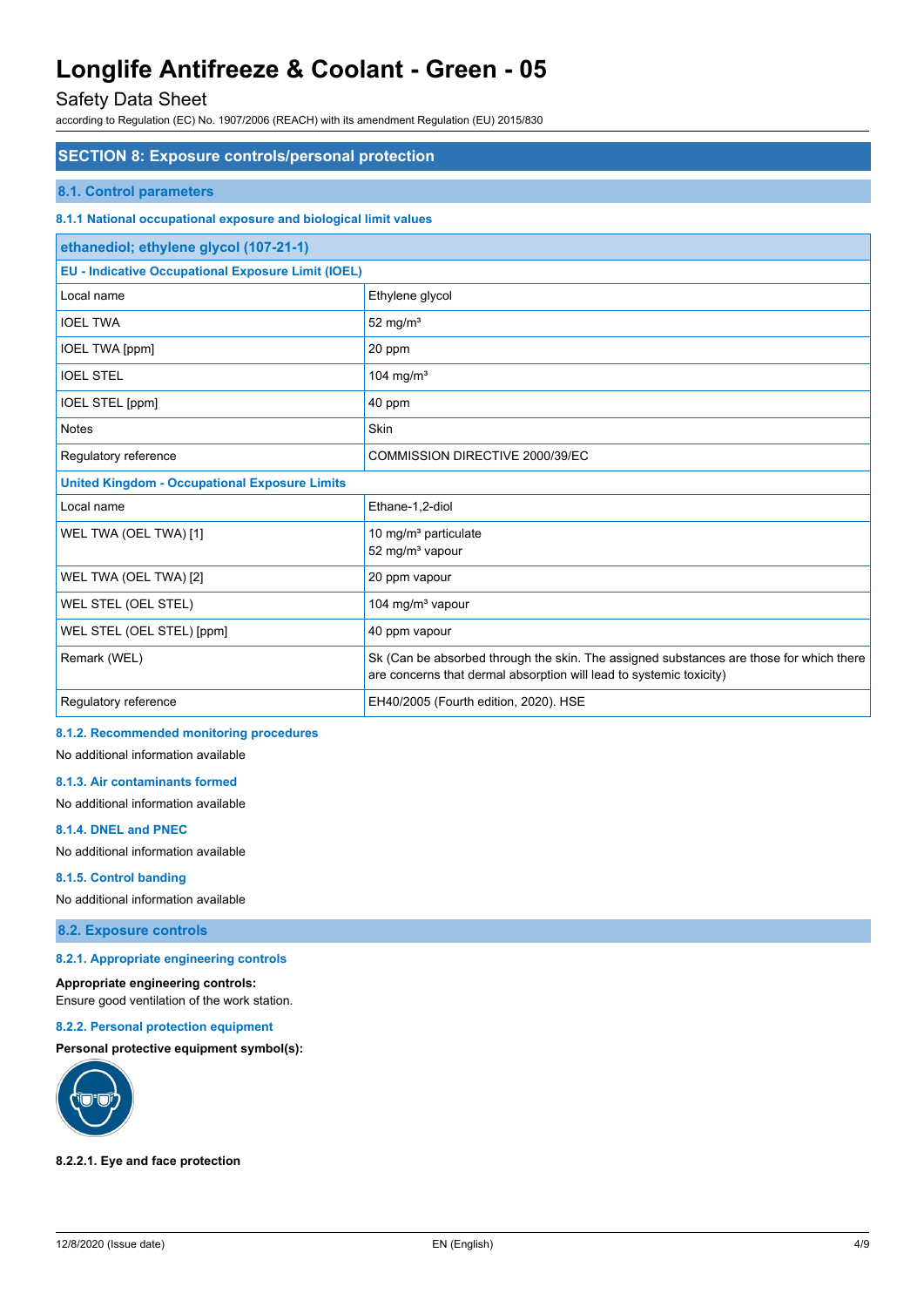# Safety Data Sheet

according to Regulation (EC) No. 1907/2006 (REACH) with its amendment Regulation (EU) 2015/830

| Eye protection: |  |
|-----------------|--|
| Safety glasses  |  |
|                 |  |

### **8.2.2.2. Skin protection**

### **Skin and body protection:**

Wear suitable protective clothing

| <b>Hand protection:</b> |  |
|-------------------------|--|
| Protective gloves       |  |

### **8.2.2.3. Respiratory protection**

### **Respiratory protection:**

In case of insufficient ventilation, wear suitable respiratory equipment

#### **8.2.2.4. Thermal hazards**

No additional information available

### **8.2.3. Environmental exposure controls**

### **Environmental exposure controls:**

Avoid release to the environment.

| 9.1. Information on basic physical and chemical properties |                        |  |
|------------------------------------------------------------|------------------------|--|
| Physical state                                             | : Liquid               |  |
| Colour                                                     | Green.                 |  |
| Odour                                                      | odourless.             |  |
| Odour threshold                                            | No data available<br>٠ |  |
| рH                                                         | No data available.     |  |
| Relative evaporation rate (butylacetate=1)                 | No data available      |  |
| Melting point                                              | : $-12 °C$             |  |
| Freezing point                                             | No data available      |  |
| Boiling point                                              | : 197 °C               |  |
| Flash point                                                | : 111 °C               |  |
| Auto-ignition temperature                                  | 400 °C                 |  |
| Decomposition temperature                                  | No data available      |  |
| Flammability (solid, gas)                                  | Not applicable         |  |
| Vapour pressure                                            | 0.05 kPa               |  |
| Relative vapour density at 20 °C                           | 2.14<br>÷.             |  |
| Relative density                                           | 1.11 @ 20 deg C        |  |
| Solubility                                                 | Soluble in water.      |  |
| Partition coefficient n-octanol/water (Log Pow)            | No data available      |  |
| Viscosity, kinematic                                       | No data available      |  |
| Viscosity, dynamic                                         | No data available      |  |
| <b>Explosive properties</b>                                | No data available<br>٠ |  |
| Oxidising properties                                       | No data available      |  |
| <b>Explosive limits</b>                                    | No data available      |  |

No additional information available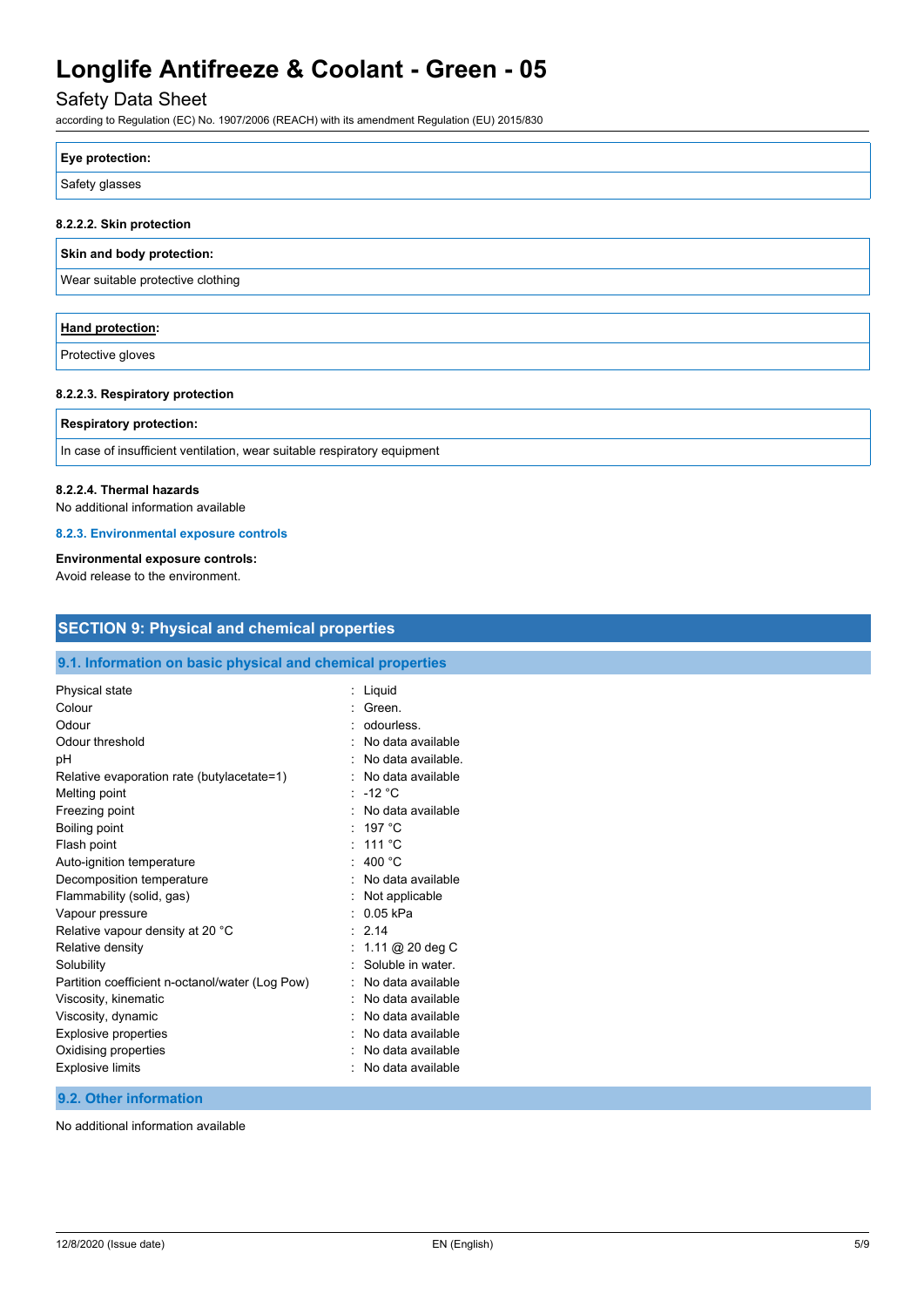### Safety Data Sheet

according to Regulation (EC) No. 1907/2006 (REACH) with its amendment Regulation (EU) 2015/830

### **SECTION 10: Stability and reactivity**

### **10.1. Reactivity**

The product is non-reactive under normal conditions of use, storage and transport.

### **10.2. Chemical stability**

Stable under normal conditions.

**10.3. Possibility of hazardous reactions**

No dangerous reactions known under normal conditions of use.

**10.4. Conditions to avoid**

None under recommended storage and handling conditions (see section 7).

#### **10.5. Incompatible materials**

No additional information available

**10.6. Hazardous decomposition products**

Under normal conditions of storage and use, hazardous decomposition products should not be produced.

# **SECTION 11: Toxicological information 11.1 Information on toxicological effects** Acute toxicity (oral)  $\blacksquare$  : Harmful if swallowed. Acute toxicity (dermal) **Example 20** Acute toxicity (dermal) Acute toxicity (inhalation) **Example 2** Contract 2 Contract 2 Contract 2 Contract 2 Contract 2 Contract 2 Contract 2 Contract 2 Contract 2 Contract 2 Contract 2 Contract 2 Contract 2 Contract 2 Contract 2 Contract 2 Contra **Longlife Antifreeze & Coolant - Green - 05**  LD50 oral rat 7712 mg/kg

| LD50 dermal                       | 3500 mg/kg                                                           |
|-----------------------------------|----------------------------------------------------------------------|
| Skin corrosion/irritation         | : Not classified                                                     |
|                                   | pH: No data available.                                               |
| Serious eye damage/irritation     | : Not classified                                                     |
|                                   | pH: No data available.                                               |
| Respiratory or skin sensitisation | : Not classified                                                     |
| Germ cell mutagenicity            | : Not classified                                                     |
| Carcinogenicity                   | : Not classified                                                     |
| Reproductive toxicity             | Not classified<br>٠.                                                 |
| STOT-single exposure              | : Not classified                                                     |
| STOT-repeated exposure            | : May cause damage to organs through prolonged or repeated exposure. |

| ethanediol; ethylene glycol (107-21-1) |                                                                    |
|----------------------------------------|--------------------------------------------------------------------|
| STOT-repeated exposure                 | May cause damage to organs through prolonged or repeated exposure. |
| Aspiration hazard                      | : Not classified                                                   |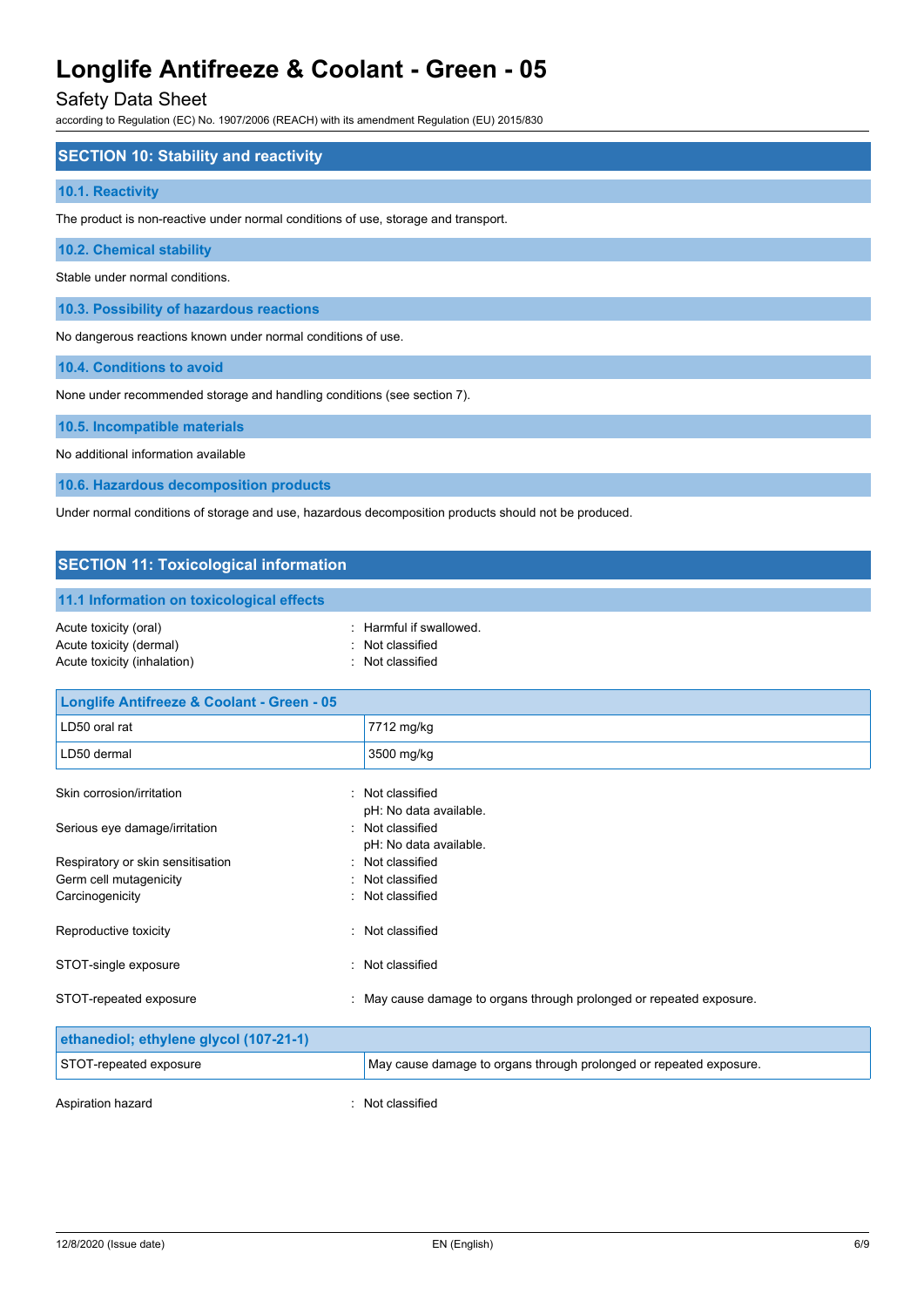# Safety Data Sheet

according to Regulation (EC) No. 1907/2006 (REACH) with its amendment Regulation (EU) 2015/830

| <b>SECTION 12: Ecological information</b>                             |                                                                                                                                                                                 |
|-----------------------------------------------------------------------|---------------------------------------------------------------------------------------------------------------------------------------------------------------------------------|
| 12.1. Toxicity                                                        |                                                                                                                                                                                 |
| Ecology - general                                                     | The product is not considered harmful to aquatic organisms nor to cause long-term adverse<br>effects in the environment.                                                        |
| Hazardous to the aquatic environment, short-term<br>(acute)           | : Not classified                                                                                                                                                                |
| Hazardous to the aquatic environment, long-term<br>(chronic)          | : Not classified                                                                                                                                                                |
| Not rapidly degradable                                                |                                                                                                                                                                                 |
| Longlife Antifreeze & Coolant - Green - 05                            |                                                                                                                                                                                 |
| LC50 - Fish [1]                                                       | 72860 mg/l                                                                                                                                                                      |
| EC50 - Other aquatic organisms [1]                                    | $> 100$ mg/l                                                                                                                                                                    |
| 12.2. Persistence and degradability                                   |                                                                                                                                                                                 |
| No additional information available                                   |                                                                                                                                                                                 |
| 12.3. Bioaccumulative potential                                       |                                                                                                                                                                                 |
| No additional information available                                   |                                                                                                                                                                                 |
| 12.4. Mobility in soil                                                |                                                                                                                                                                                 |
| No additional information available                                   |                                                                                                                                                                                 |
| 12.5. Results of PBT and vPvB assessment                              |                                                                                                                                                                                 |
| <b>Component</b>                                                      |                                                                                                                                                                                 |
| disodium tetraborate pentahydrate; borax<br>pentahydrate (12179-04-3) | This substance/mixture does not meet the PBT criteria of REACH regulation, annex XIII<br>This substance/mixture does not meet the vPvB criteria of REACH regulation, annex XIII |
| 12.6. Other adverse effects                                           |                                                                                                                                                                                 |

No additional information available

| <b>SECTION 13: Disposal considerations</b> |                                                                                               |
|--------------------------------------------|-----------------------------------------------------------------------------------------------|
| 13.1. Waste treatment methods              |                                                                                               |
| Waste treatment methods                    | : Dispose of contents/container in accordance with licensed collector's sorting instructions. |

### **SECTION 14: Transport information**

In accordance with ADR / IMDG / IATA / ADN / RID

| <b>ADR</b>                       | <b>IMDG</b>                   | <b>IATA</b>    | <b>ADN</b>     | <b>RID</b>     |
|----------------------------------|-------------------------------|----------------|----------------|----------------|
| 14.1. UN number                  |                               |                |                |                |
| UN-                              | Not applicable                | Not applicable | Not applicable | Not applicable |
|                                  | 14.2. UN proper shipping name |                |                |                |
| Not applicable                   | Not applicable                | Not applicable | Not applicable | Not applicable |
| 14.3. Transport hazard class(es) |                               |                |                |                |
| Not applicable                   | Not applicable                | Not applicable | Not applicable | Not applicable |
| 14.4. Packing group              |                               |                |                |                |
| Not applicable                   | Not applicable                | Not applicable | Not applicable | Not applicable |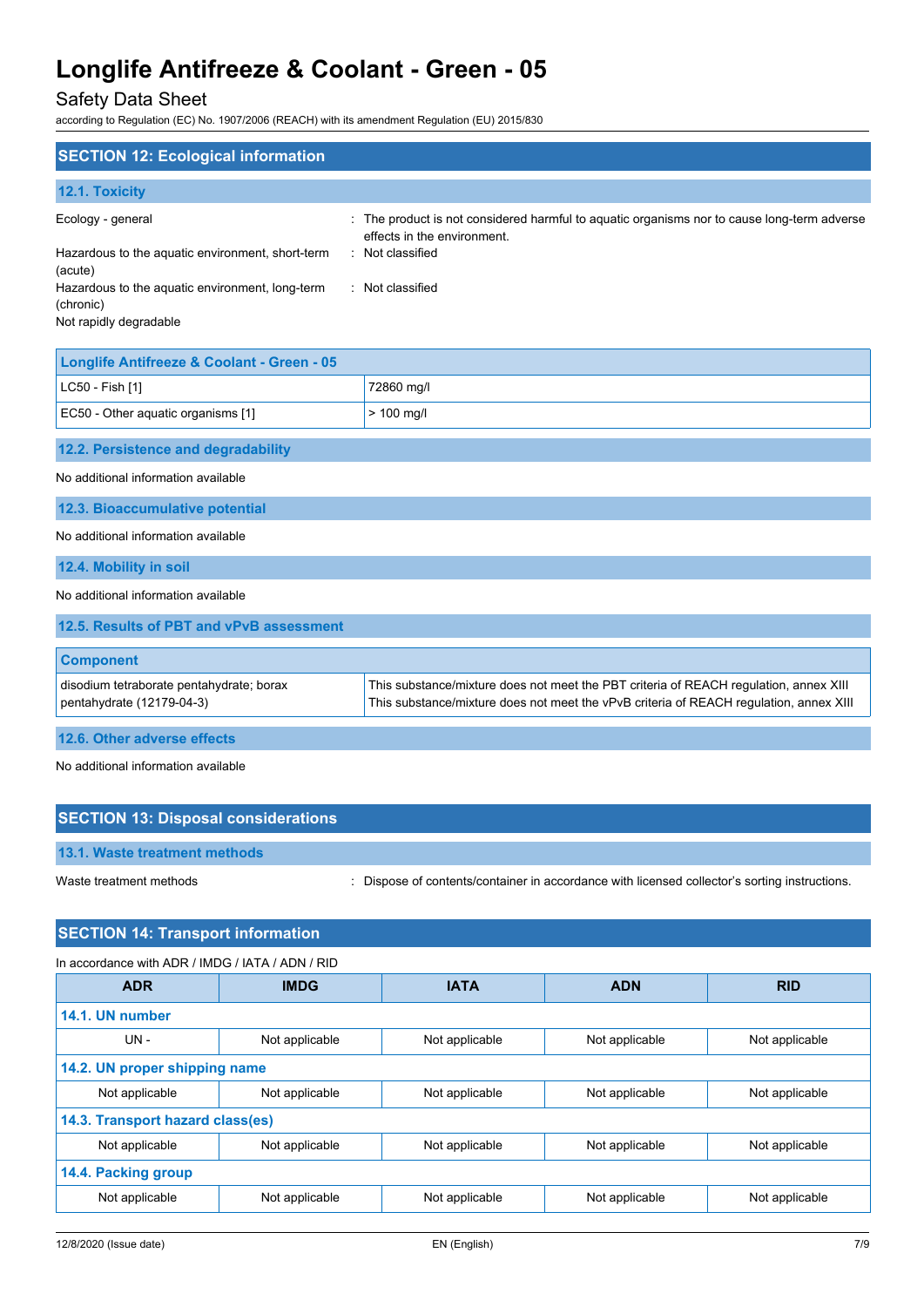### Safety Data Sheet

according to Regulation (EC) No. 1907/2006 (REACH) with its amendment Regulation (EU) 2015/830

| 14.5. Environmental hazards            |                |                |                |                |
|----------------------------------------|----------------|----------------|----------------|----------------|
| Dangerous for the<br>environment : No  | Not applicable | Not applicable | Not applicable | Not applicable |
| No supplementary information available |                |                |                |                |

### **14.6. Special precautions for user**

**Overland transport** No data available **Transport by sea** Not applicable **Air transport** Not applicable **Inland waterway transport** Not applicable

**Rail transport**

Not applicable

**14.7. Transport in bulk according to Annex II of Marpol and the IBC Code**

Not applicable

# **SECTION 15: Regulatory information**

**15.1. Safety, health and environmental regulations/legislation specific for the substance or mixture**

#### **15.1.1. EU-Regulations**

Contains no REACH substances with Annex XVII restrictions

Contains a substance on the REACH candidate list in concentration ≥ 0.1% or with a lower specific limit: Disodium tetraborate, anhydrous (EC 215- 540-4, CAS 12179-04-3)

Contains no REACH Annex XIV substances

Contains no substance subject to Regulation (EU) No 649/2012 of the European Parliament and of the Council of 4 July 2012 concerning the export and import of hazardous chemicals.

Contains no substance subject to Regulation (EU) No 2019/1021 of the European Parliament and of the Council of 20 June 2019 on persistent organic pollutants

#### **15.1.2. National regulations**

No additional information available

**15.2. Chemical safety assessment**

No chemical safety assessment has been carried out

### **SECTION 16: Other information**

| <b>Abbreviations and acronyms:</b> |                                                                                                 |
|------------------------------------|-------------------------------------------------------------------------------------------------|
| <b>ADN</b>                         | European Agreement concerning the International Carriage of Dangerous Goods by Inland Waterways |
| <b>ADR</b>                         | European Agreement concerning the International Carriage of Dangerous Goods by Road             |
| ATE                                | <b>Acute Toxicity Estimate</b>                                                                  |
| <b>BLV</b>                         | <b>Biological limit value</b>                                                                   |
| CAS-No.                            | Chemical Abstract Service number                                                                |
| <b>CLP</b>                         | Classification Labelling Packaging Regulation; Regulation (EC) No 1272/2008                     |
| <b>DMEL</b>                        | Derived Minimal Effect level                                                                    |
| <b>DNEL</b>                        | Derived-No Effect Level                                                                         |